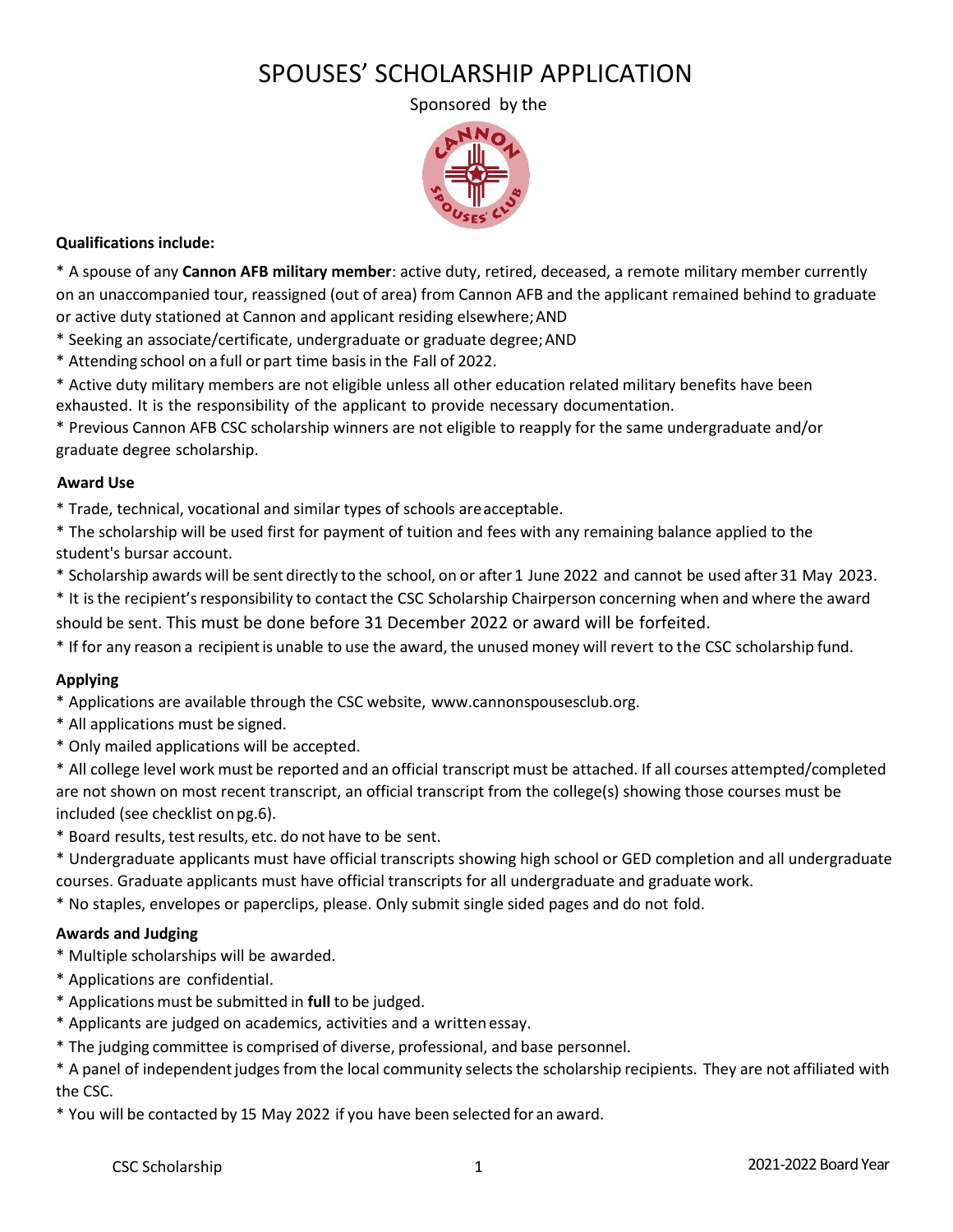### **Timeline**

- \* Applications and all appropriate paperwork must be postmarked by 31 March 2022.
- \* Judging will be completed and winners will be announced 15 May 2022.

# **Final Deadline is Wednesday, 31 March 2022**

Applications and all appropriate paperwork must be submitted in completed format to be considered for awards. Any incomplete applications will not be considered after the above deadline.

Completed applications with transcripts must be submitted to:

**Cannon Spouses' Club ATTN: Scholarship Committee P.O. Box 115 Cannon AFB, NM 88103**

POC: *Scholarship Chair* [csc.scholarship27@gmail.com](mailto:csc.scholarship27@gmail.com)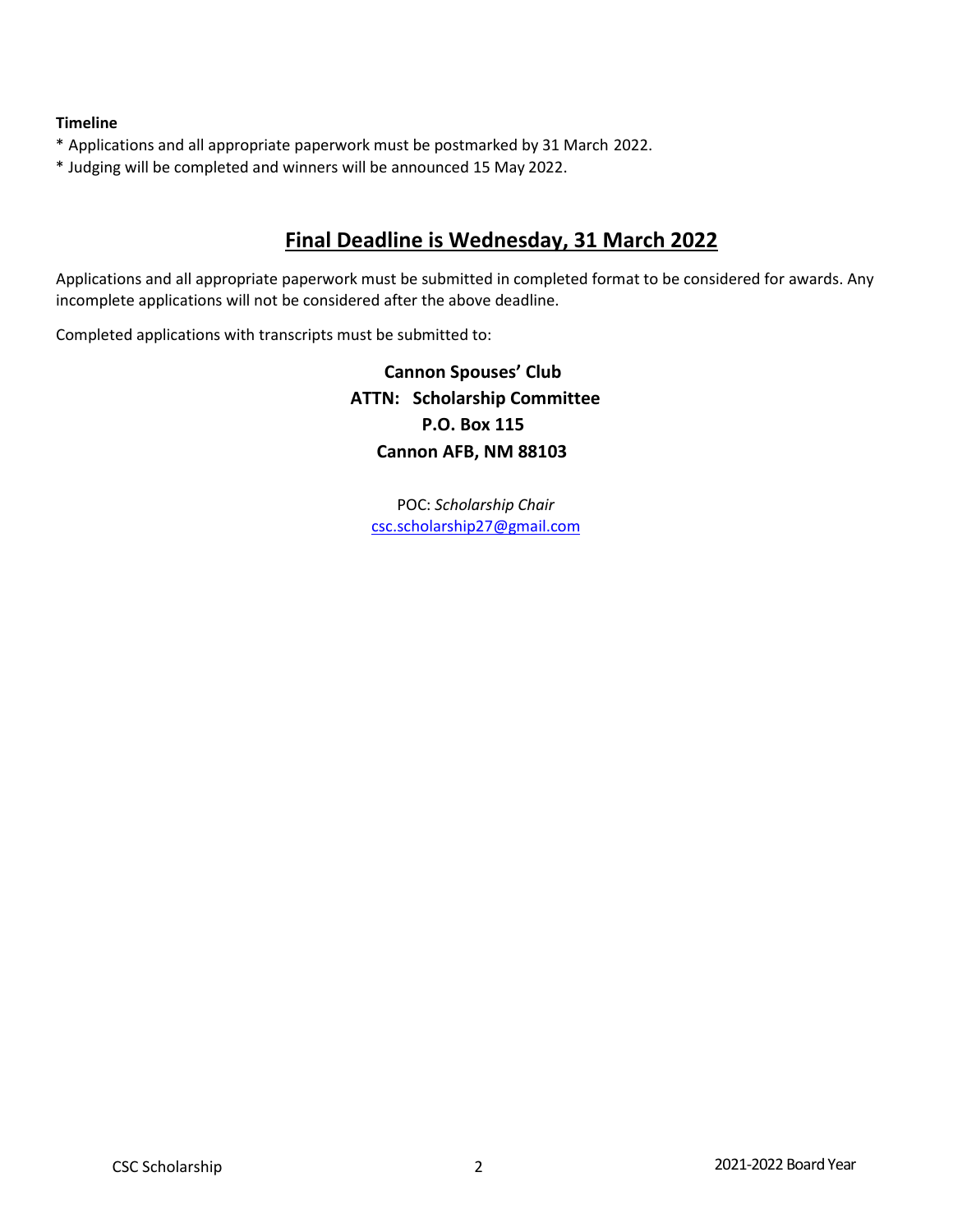# CANNON SPOUSES CLUB SCHOLARSHIP SPOUSES' APPLICATION PART 1

*(ONE COPY TOTAL OF THIS PAGE NEEDED)*

| Please type or print clearly.                                                                                                                                                                                                                                                                                                                                                                                                                                                                              |                                                                                                                            |  |                                                                                                                                                                                                                                |
|------------------------------------------------------------------------------------------------------------------------------------------------------------------------------------------------------------------------------------------------------------------------------------------------------------------------------------------------------------------------------------------------------------------------------------------------------------------------------------------------------------|----------------------------------------------------------------------------------------------------------------------------|--|--------------------------------------------------------------------------------------------------------------------------------------------------------------------------------------------------------------------------------|
|                                                                                                                                                                                                                                                                                                                                                                                                                                                                                                            |                                                                                                                            |  |                                                                                                                                                                                                                                |
|                                                                                                                                                                                                                                                                                                                                                                                                                                                                                                            |                                                                                                                            |  |                                                                                                                                                                                                                                |
|                                                                                                                                                                                                                                                                                                                                                                                                                                                                                                            |                                                                                                                            |  |                                                                                                                                                                                                                                |
|                                                                                                                                                                                                                                                                                                                                                                                                                                                                                                            |                                                                                                                            |  |                                                                                                                                                                                                                                |
| Sponsor's Status (circle one): AD Ret Deceased                                                                                                                                                                                                                                                                                                                                                                                                                                                             |                                                                                                                            |  | Business Phone: Note and the set of the set of the set of the set of the set of the set of the set of the set of the set of the set of the set of the set of the set of the set of the set of the set of the set of the set of |
|                                                                                                                                                                                                                                                                                                                                                                                                                                                                                                            |                                                                                                                            |  |                                                                                                                                                                                                                                |
| STATEMENT OF UNDERSTANDING<br>Please read carefully and sign.                                                                                                                                                                                                                                                                                                                                                                                                                                              |                                                                                                                            |  |                                                                                                                                                                                                                                |
| I, 1. 1. 2010 The set of the following to a support of the set of the scholarship, do understand and agree to the following<br>conditions:                                                                                                                                                                                                                                                                                                                                                                 |                                                                                                                            |  |                                                                                                                                                                                                                                |
| 1. Should I receive and accept a full tuition scholarship or any scholarship from any other military spouses' club for the 2022-2023 school year, I will<br>be ineligible to receive this scholarship. If a full scholarship or appointment is received after a portion of the CSC Scholarship has been used, all<br>remaining funds will be returned to the CSC Scholarship Fund. I will notify the CSC Scholarship Chairperson immediately if, at any time, I become<br>ineligible for this scholarship. |                                                                                                                            |  |                                                                                                                                                                                                                                |
| 2. If selected as a winner, I understand I will not receive the actual scholarship until I have been accepted at an accredited school and have provided<br>the CSC Scholarship Chairperson verification of enrollment from my school.                                                                                                                                                                                                                                                                      |                                                                                                                            |  |                                                                                                                                                                                                                                |
| 3. If selected as a winner, all scholarship funds must be claimed by 31 December 2022 and used by 31 May 2023. The scholarship will be                                                                                                                                                                                                                                                                                                                                                                     |                                                                                                                            |  |                                                                                                                                                                                                                                |
| used first for payment of tuition and fees with any remaining balance applied to the student's bursar account. If for any reason the funds                                                                                                                                                                                                                                                                                                                                                                 |                                                                                                                            |  |                                                                                                                                                                                                                                |
| are not used by this date, the unused money will revert to the CSC Scholarship Fund.                                                                                                                                                                                                                                                                                                                                                                                                                       |                                                                                                                            |  |                                                                                                                                                                                                                                |
| 4. Should I transfer to another school before using all funds, such funds as remain may be transferred to the new school of my choice. Should I cease<br>to attend the school of my choice and failto immediately transfer to another school, any money remaining in this fund shall be returned to the CSC<br>Scholarship Fund.                                                                                                                                                                           |                                                                                                                            |  |                                                                                                                                                                                                                                |
| 5. I agree to the use of my name and picture concerning this award in local publications (area newspapers) and their websites as well as CSC & Cannon<br>AFB publications and websites.                                                                                                                                                                                                                                                                                                                    |                                                                                                                            |  |                                                                                                                                                                                                                                |
| 6. I understand that the CSC Scholarship Committee reserves the right to correspond with the selected school financial aid officer concerning the<br>appropriate use of this award. Should questions or concerns arise, the Scholarship Committee reserves the right to withdraw unused funds until my<br>standing is clarified to their satisfaction.<br>7. I certify that the information contained in this application is complete and accurate to the best of my knowledge.                            |                                                                                                                            |  |                                                                                                                                                                                                                                |
|                                                                                                                                                                                                                                                                                                                                                                                                                                                                                                            |                                                                                                                            |  |                                                                                                                                                                                                                                |
|                                                                                                                                                                                                                                                                                                                                                                                                                                                                                                            |                                                                                                                            |  |                                                                                                                                                                                                                                |
| If sponsor is deployed, signature of sponsor's commander or first sergeant may be used in lieu of their signature.                                                                                                                                                                                                                                                                                                                                                                                         |                                                                                                                            |  |                                                                                                                                                                                                                                |
| <b>APPLICATION DEADLINE POSTMARKED:</b>                                                                                                                                                                                                                                                                                                                                                                                                                                                                    | <b>31 MARCH 2022</b>                                                                                                       |  |                                                                                                                                                                                                                                |
| <b>MAIL ALL APPLICATION MATERIALS TO:</b>                                                                                                                                                                                                                                                                                                                                                                                                                                                                  | <b>Cannon Spouses' Club</b><br><b>ATTN: Scholarship Committee</b><br>P.O. Box 115<br>Cannon AFB, NM 88101 Clovis, NM 88103 |  |                                                                                                                                                                                                                                |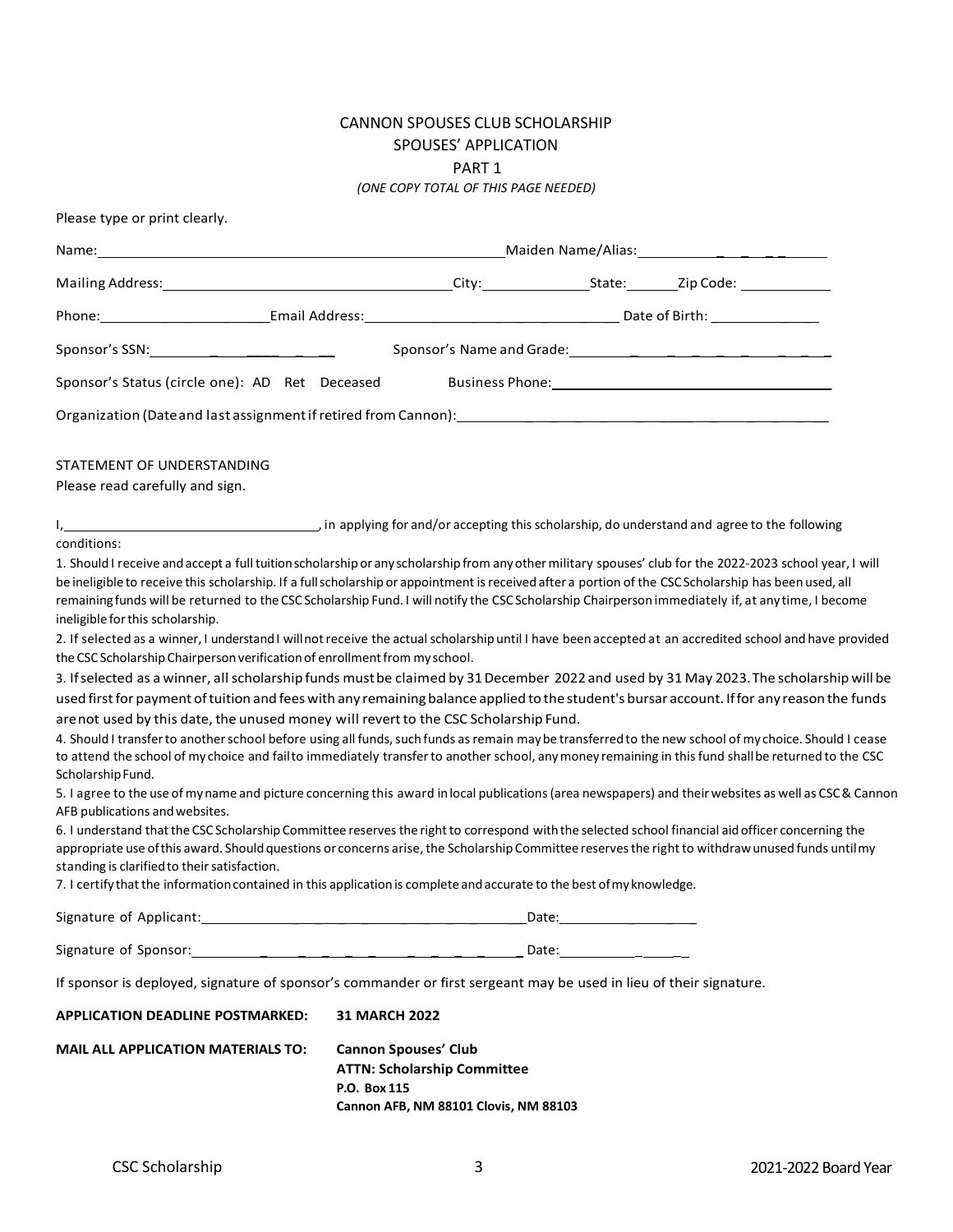| <b>NAME</b><br><b>NVIE:</b> |
|-----------------------------|
|                             |

# **CANNON SPOUSES' CLUB SCHOLARSHIP SPOUSES' APPLICATION PART II**

### **(One copy total needed of this and the following page and its supporting documents)**

You may attach additional sheets, if necessary. Please remember to include all additional information requested in the scholarship application instructions. Print clearly or type.

**All College(s) (previously, currently, and/or will be attending) (include current official transcript showing all classes\*)** *\* Exception: If all courses attempted/completed are not shown on most recent transcript, an official transcript from the college(s) showing those courses must be included.*

| Name                                               | Location                         | Dates of Attendance and Cumulative GPA (if previous) |  |
|----------------------------------------------------|----------------------------------|------------------------------------------------------|--|
|                                                    |                                  |                                                      |  |
| Scholastic Honors, Honor Societies, Awards         |                                  |                                                      |  |
| Honor/Award                                        | Granting Agency/Location         | Applicable Dates                                     |  |
|                                                    |                                  |                                                      |  |
|                                                    |                                  |                                                      |  |
|                                                    |                                  |                                                      |  |
| <b>Citizenship/Volunteer Experience and Awards</b> |                                  |                                                      |  |
| Club/Activity/Organization                         | Office(s) Held (if any) or Award | Dates of Involvement/Hours Logged                    |  |
|                                                    |                                  |                                                      |  |
|                                                    |                                  |                                                      |  |
|                                                    |                                  |                                                      |  |
|                                                    |                                  |                                                      |  |

**If you are seeking scholarship funds to cover the cost of a certification, and NOT tuition expenses, what is the nature and approximate cost of the certification?**

 $\mathcal{L} = \{ \mathcal{L} = \mathcal{L} \mid \mathcal{L} = \mathcal{L} \}$  , where  $\mathcal{L} = \{ \mathcal{L} = \mathcal{L} \}$  , we can assume that  $\mathcal{L} = \{ \mathcal{L} = \mathcal{L} \}$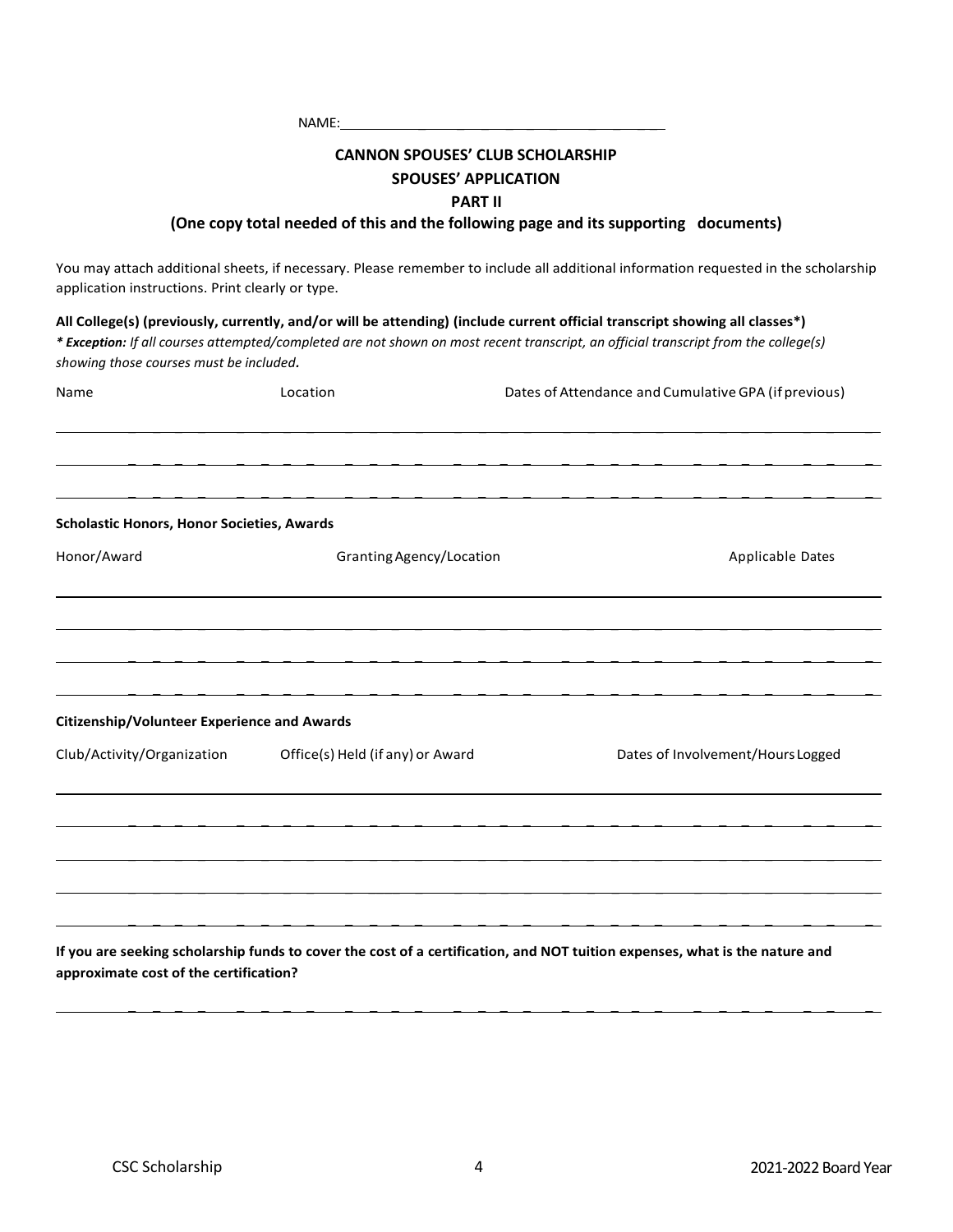NAME:

# **CANNON SPOUSES' CLUB SCHOLARSHIP SPOUSES' APPLICATION PART II (cont'd) (One copy total needed of this page)**

#### General Work Experience and History

In the area below, please type or print clearly the requested information. OR, you may submit your resume if it includes all the requested information. OR, if you need more space, submit the following information requested on a separate sheet of paper using the format below.

| Job Title and Place of Employment | <b>Primary Duties</b> | Relation to the degree<br>you are pursuing | Dates of Employment |
|-----------------------------------|-----------------------|--------------------------------------------|---------------------|
|                                   |                       |                                            |                     |
|                                   |                       |                                            |                     |
|                                   |                       |                                            |                     |
|                                   |                       |                                            |                     |
|                                   |                       |                                            |                     |
|                                   |                       |                                            |                     |
|                                   |                       |                                            |                     |
|                                   |                       |                                            |                     |
|                                   |                       |                                            |                     |
|                                   |                       |                                            |                     |
|                                   |                       |                                            |                     |
|                                   |                       |                                            |                     |
|                                   |                       |                                            |                     |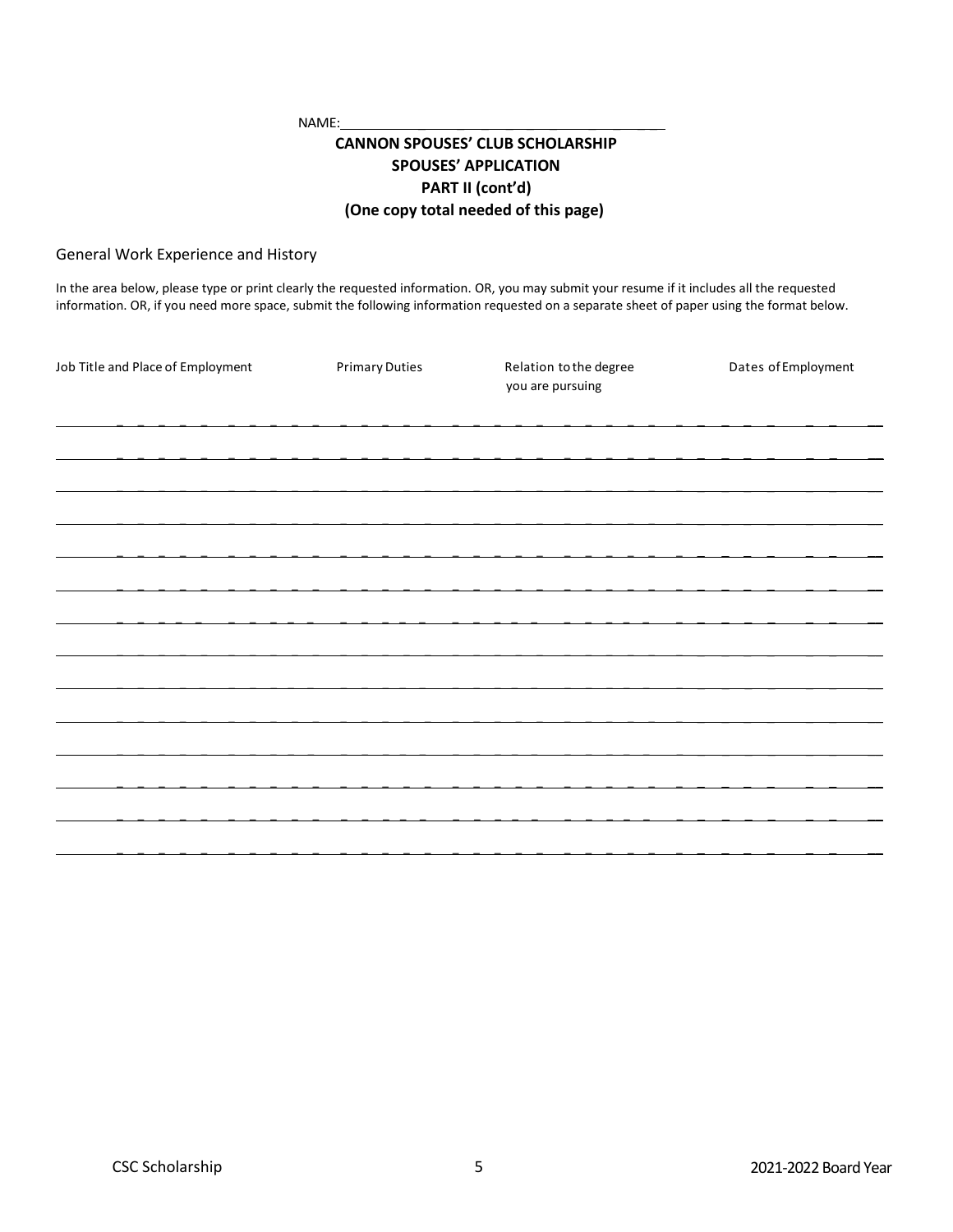NAME:

# **CANNON SPOUSES' CLUB SCHOLARSHIP SPOUSES' APPLICATION PART III** (One copy total needed of this page)

#### **ESSAY**

The applicant should write an essay (using the lines below or on a separate sheet of paper) covering the following topic: "Write a personal essay of nomore than 250 words expressing your short and long-term educational and professional goals. You may include your experiences, values and/or interests."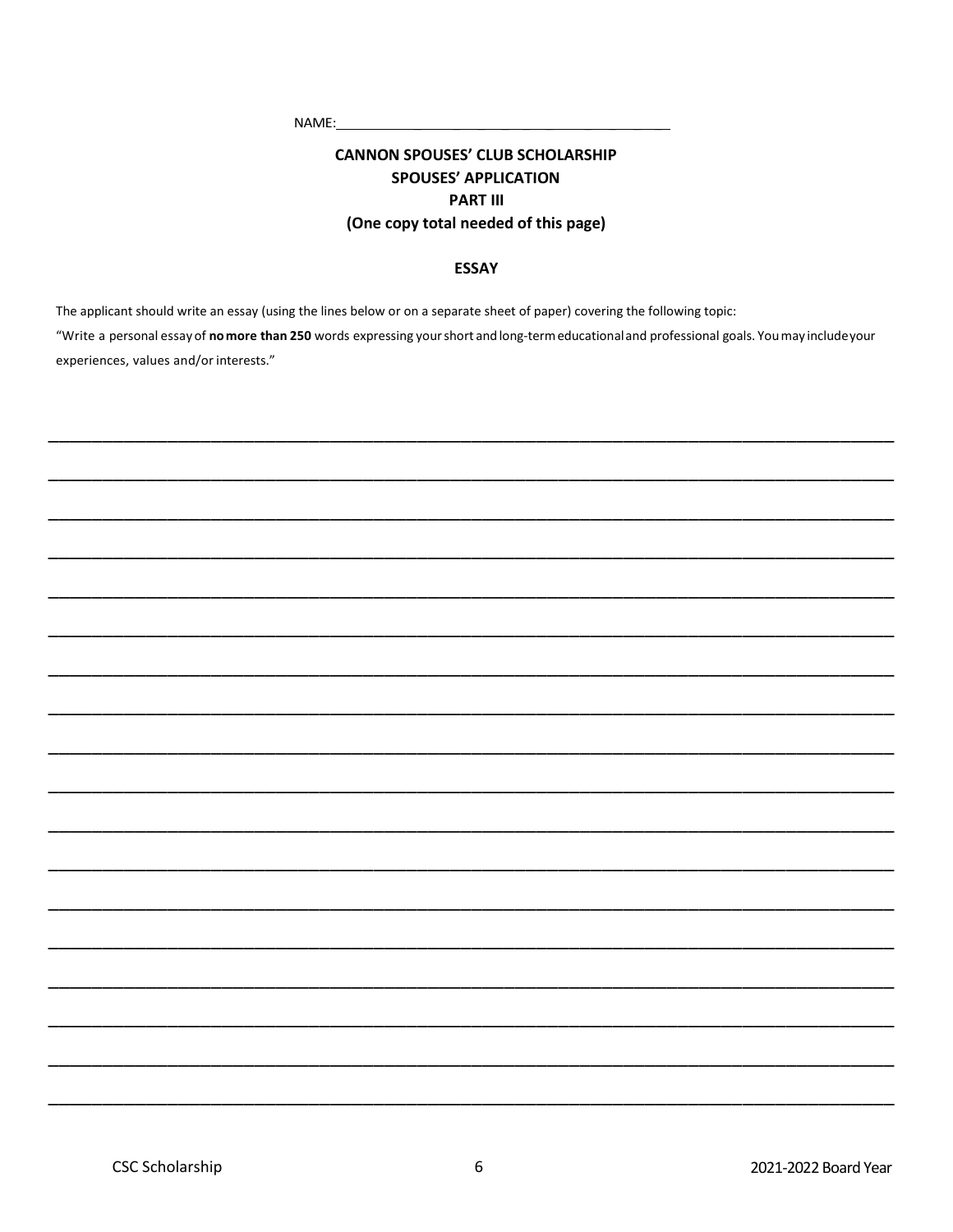### **CANNON SPOUSES' CLUB SCHOLARSHIP SPOUSES' APPLICATION**

Contact: [cscscholarshipawards@gmail.com](mailto:cscscholarshipawards@gmail.com)

# **Checklist:**

\* One copy of Part I of the application that includes the Statement of Understanding and required signatures.

- \* One copy of Part II of the Application.
- \* One copy of Part III of the application (the essay).

\* One official (**sealed**) College Transcript showing all courses attempted/completed from current school. If all courses attempted/completed are not shown on most recent transcript, an official transcript from the college(s) showing those courses must be included

\* One copy of HS transcripts, if applicable.

\* **Active Duty Sponsor**? One copy of verification of employment at Cannon. This can be a set of orders or the Verification of Eligibility for the CSC Scholarship form (see attached).

- \* **Retired or Deceased sponsor**? One copy of DD form214.
- Please highlight the block that shows you retired from Cannon

\* One copy of verification of DEER enrollment. This can be DEER form 1172 **or** signed Verification of Eligibility for CSC Scholarship form.

**\* Make sure your name is on all documents.**

# **APPLICATIONS WITHOUT ALL SUPPORTING DOCUMENTS WILL NOT BE JUDGED!**

# **DUE DATE - POSTMARK BY 31 MARCH 2022**

All materials submitted with the application become the property of the Scholarship Committee. Documents will not be released to applicants, nor will they be forwarded to other institutions or agencies.